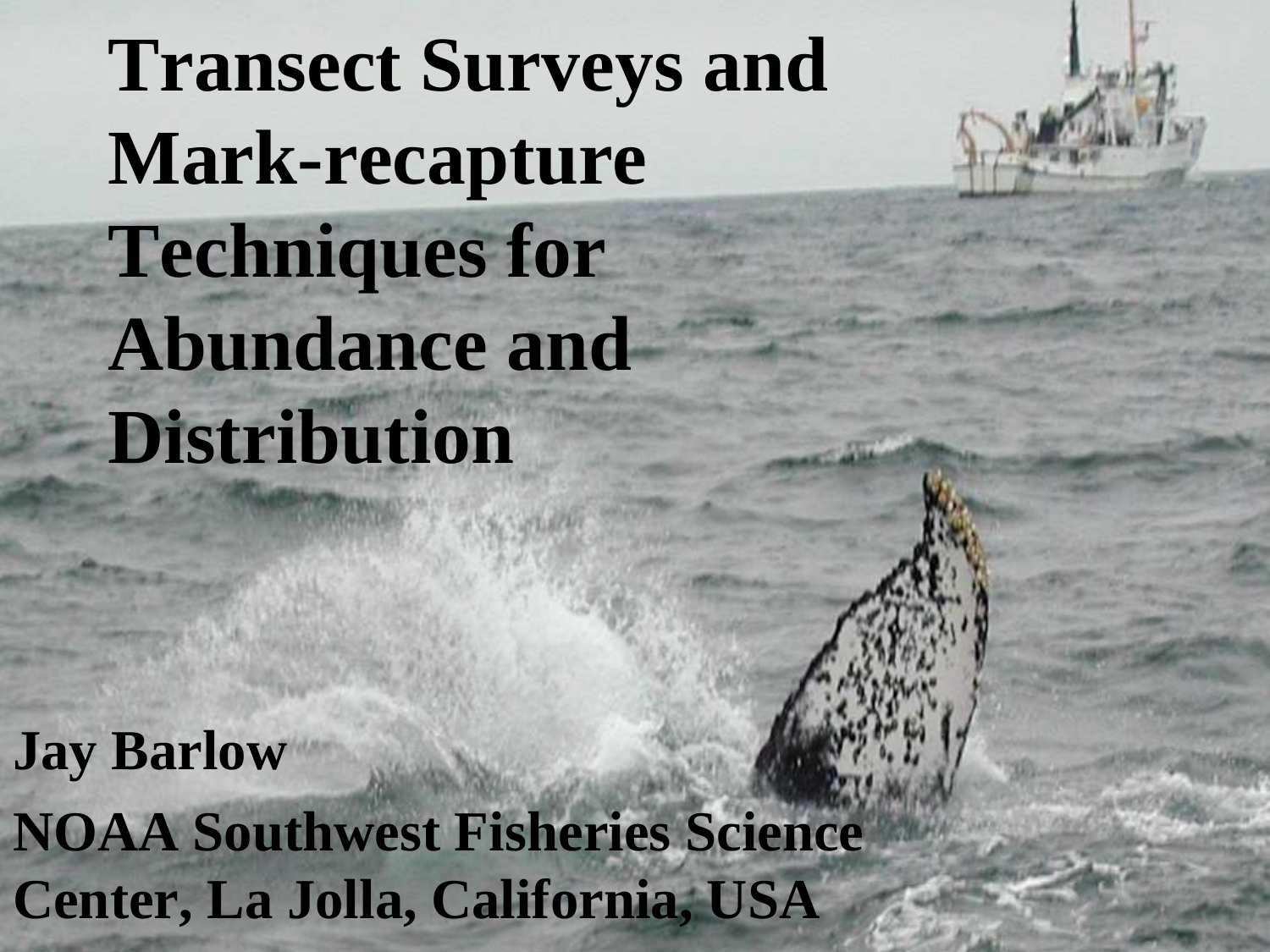## **Why do we need abundance and distribution information?**

• Trends in abundance are used to assess human impacts and to identify threatened populations.

• Absolute population size is used assess whether known numbers of human-caused deaths (such as fisheries by-catch) are sustainable.

• Distribution data allow us to determine where human activities and whales are of most concern.

• Abundance is critical to understanding the ecosystem role of cetaceans.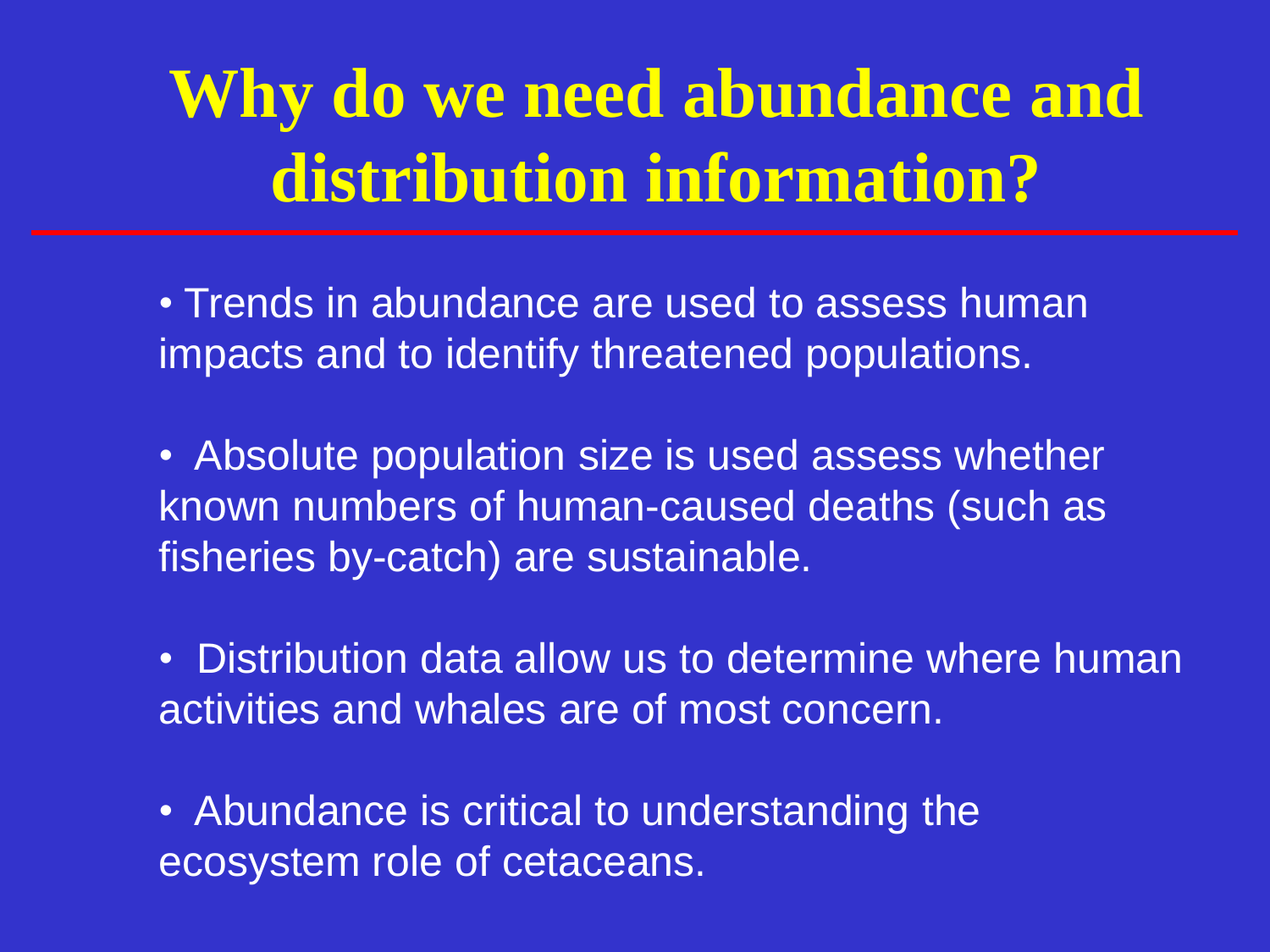## **How do we estimate whale abundance?**

- We kill them. No, really … that is how they used to do it (whale kills & catch-per-unit-effort).
- Distance sampling methods (line-transect surveys from ship, boats & aircraft, towed & stationary acoustics methods).
- Shore-based counts on a migration route (gray whales, humpback whales & bowhead whales)
- Mark-recapture based on photo-identification.







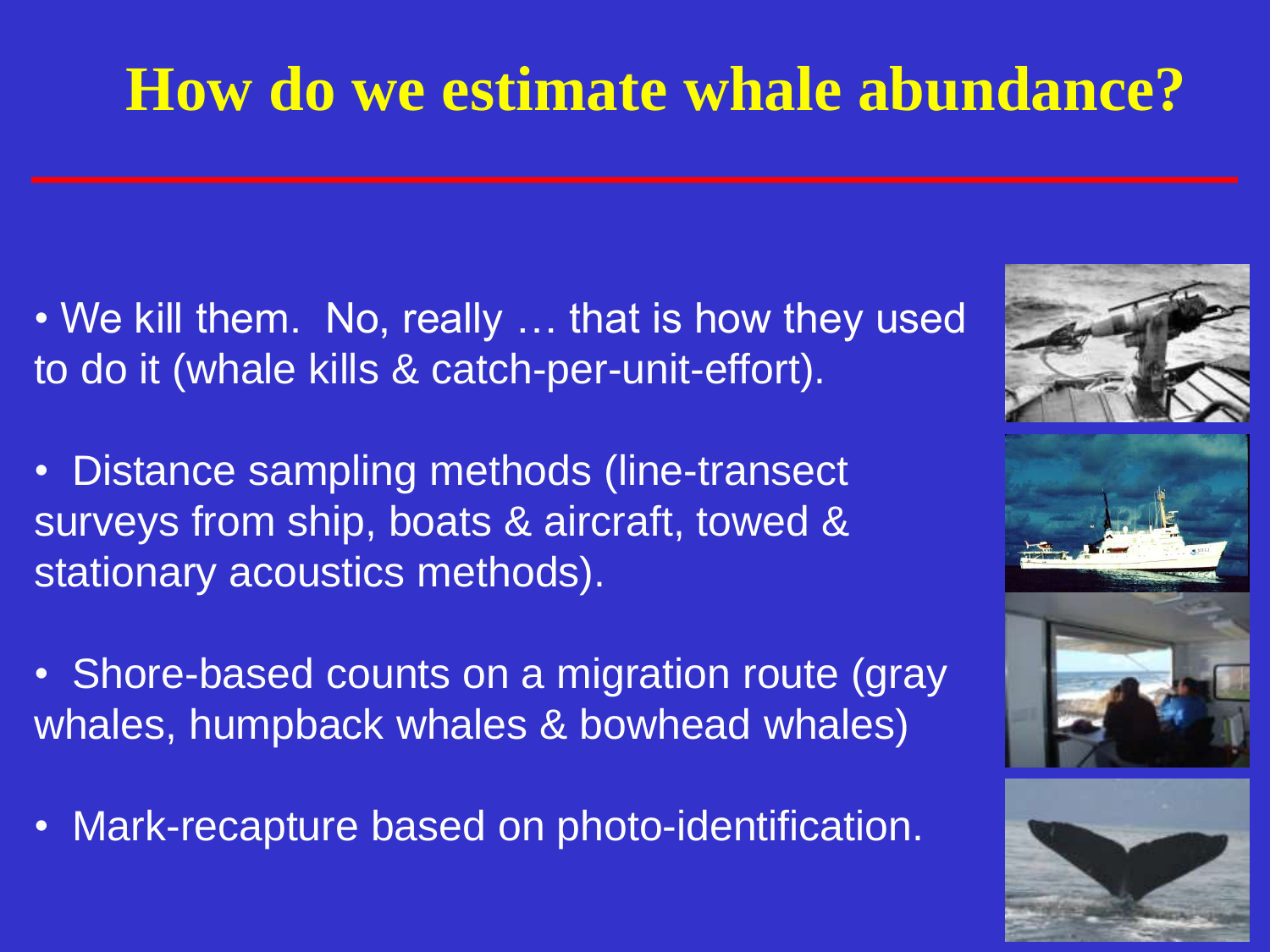

## **Ship-based Marine Mammal Surveys**







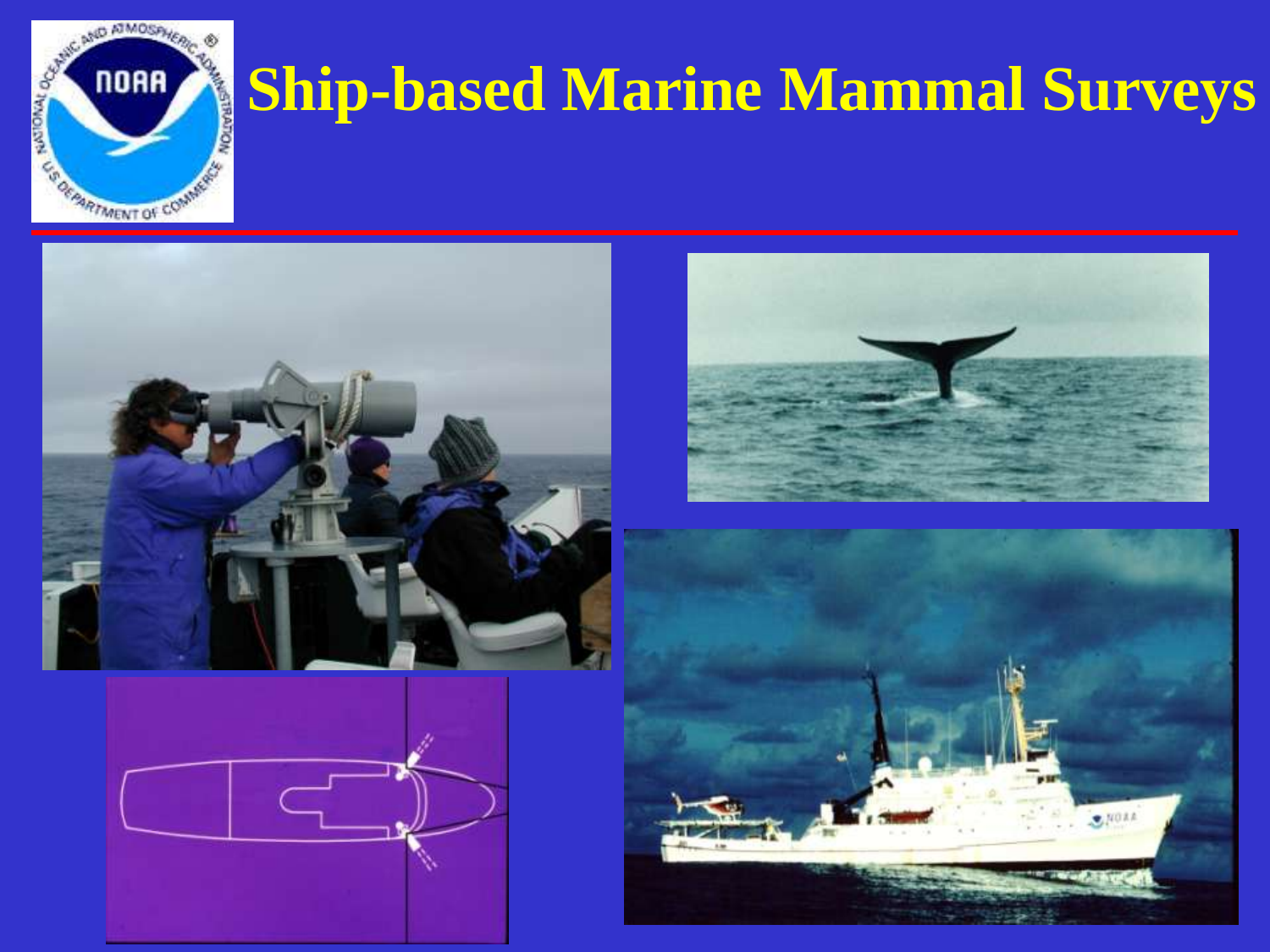

## **Southwest Fisheries Science Center Ship-based Marine Mammal Surveys**

**Season: summer & fall**

**Years: 1986-96**

**Tracklines: 200,000 km**

**Survey Area: > 25 million km2**

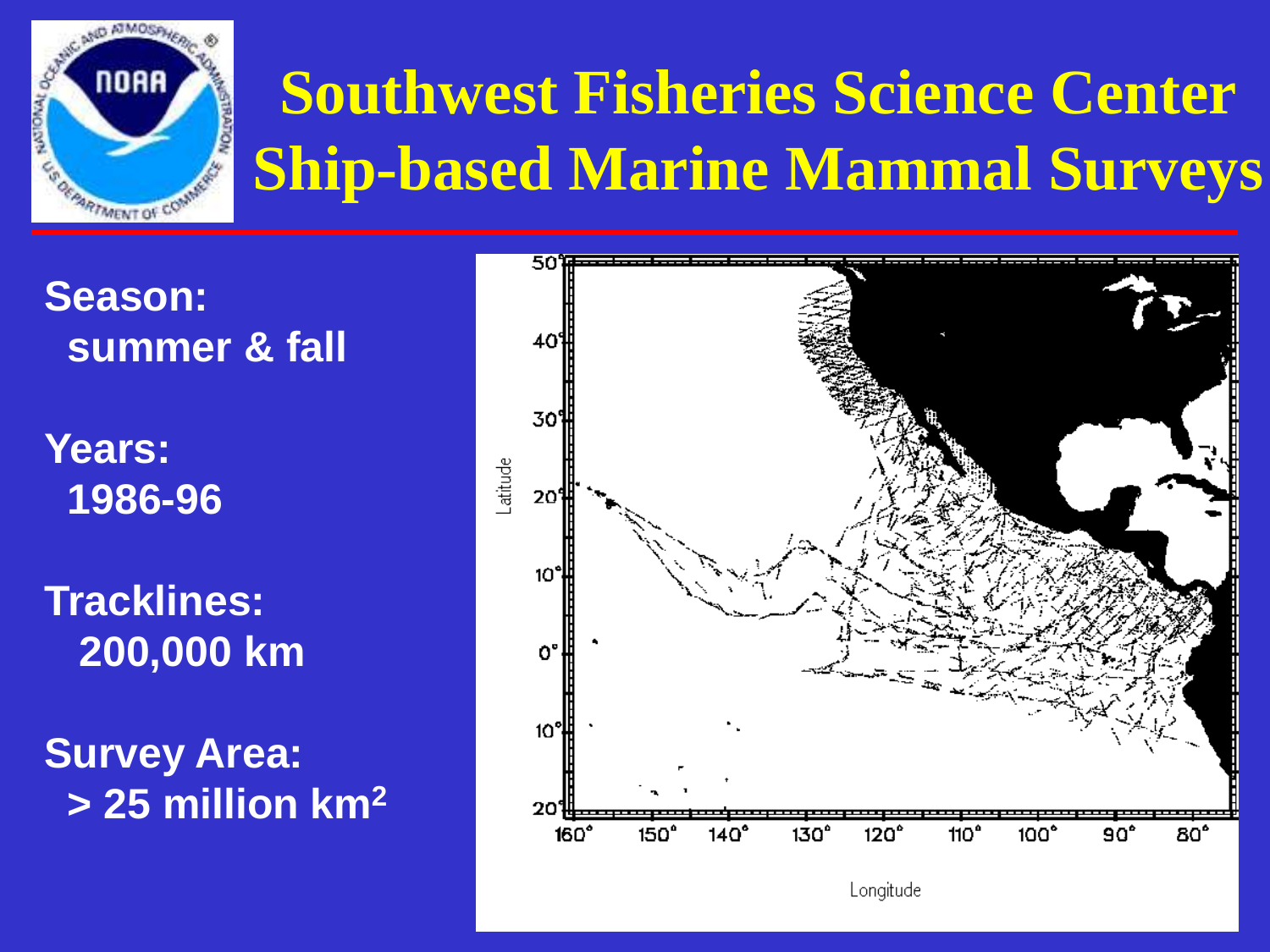

## **Ship-based Marine Mammal Surveys**

#### Survey Design: 120 sea days



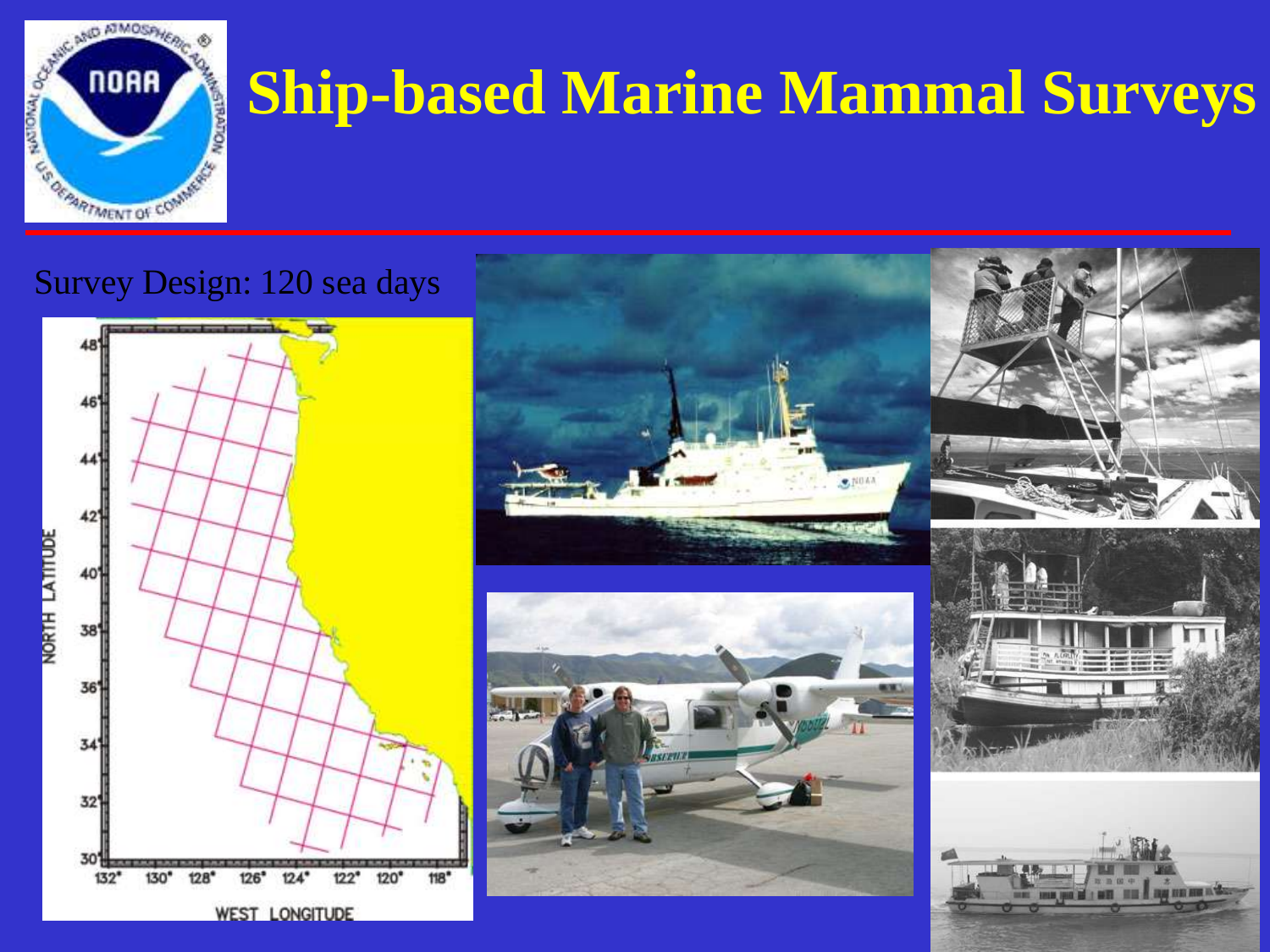

#### Line transect survey methods

*(Bird's eye view)*



**(radial distance r calculated from reticles in binoculars)**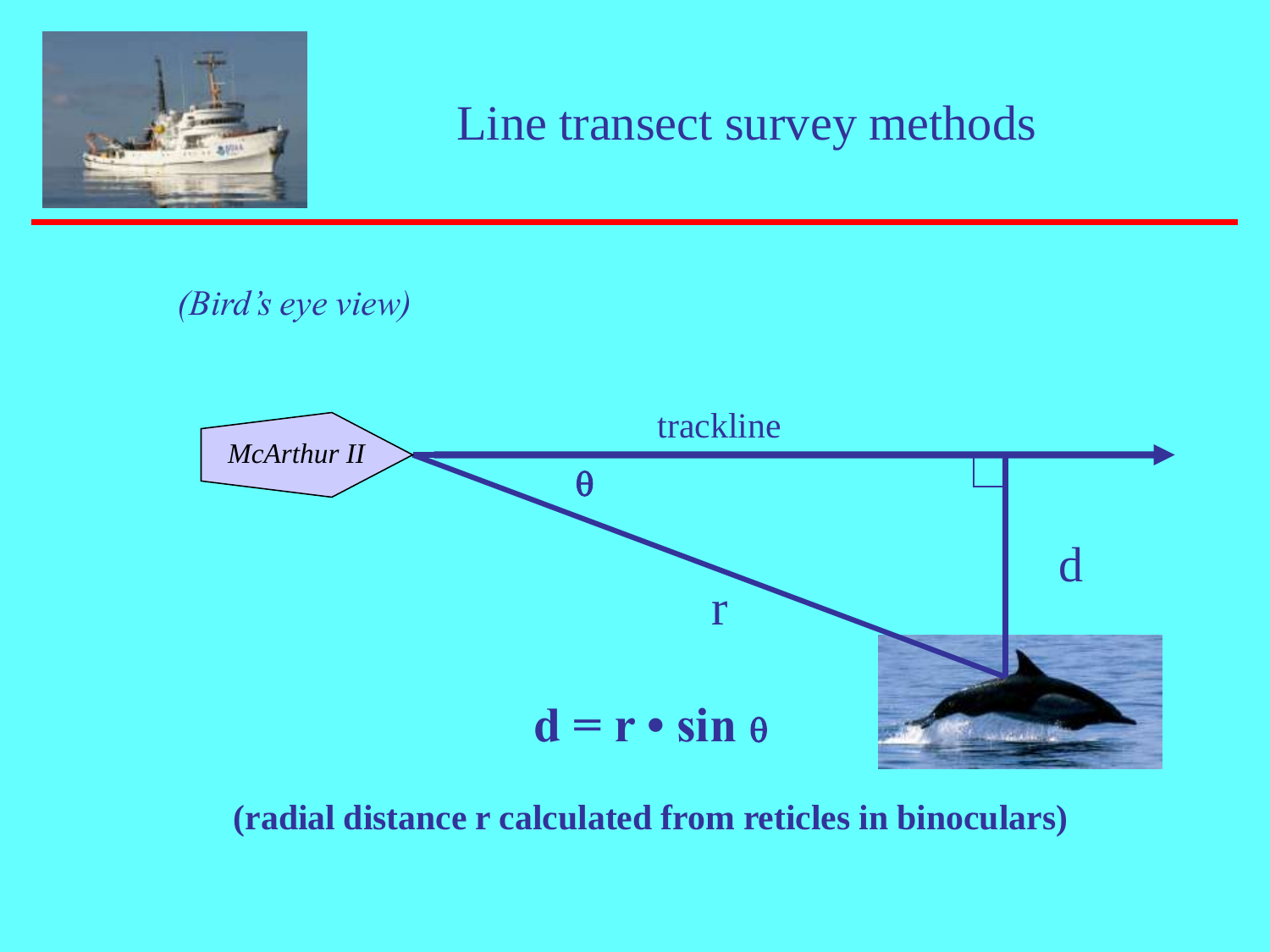#### **Transect Surveys**



Strip Transect Assumes all animals are seen to distance w

Line Transect Assumes all animals are seen on the trackline.

 $D = Density$  $n =$  number of sightings  $s = average$  group size  $L =$  length of transect  $w =$  strip width

If animals are missed (red dots above):  $w =$  effective strip width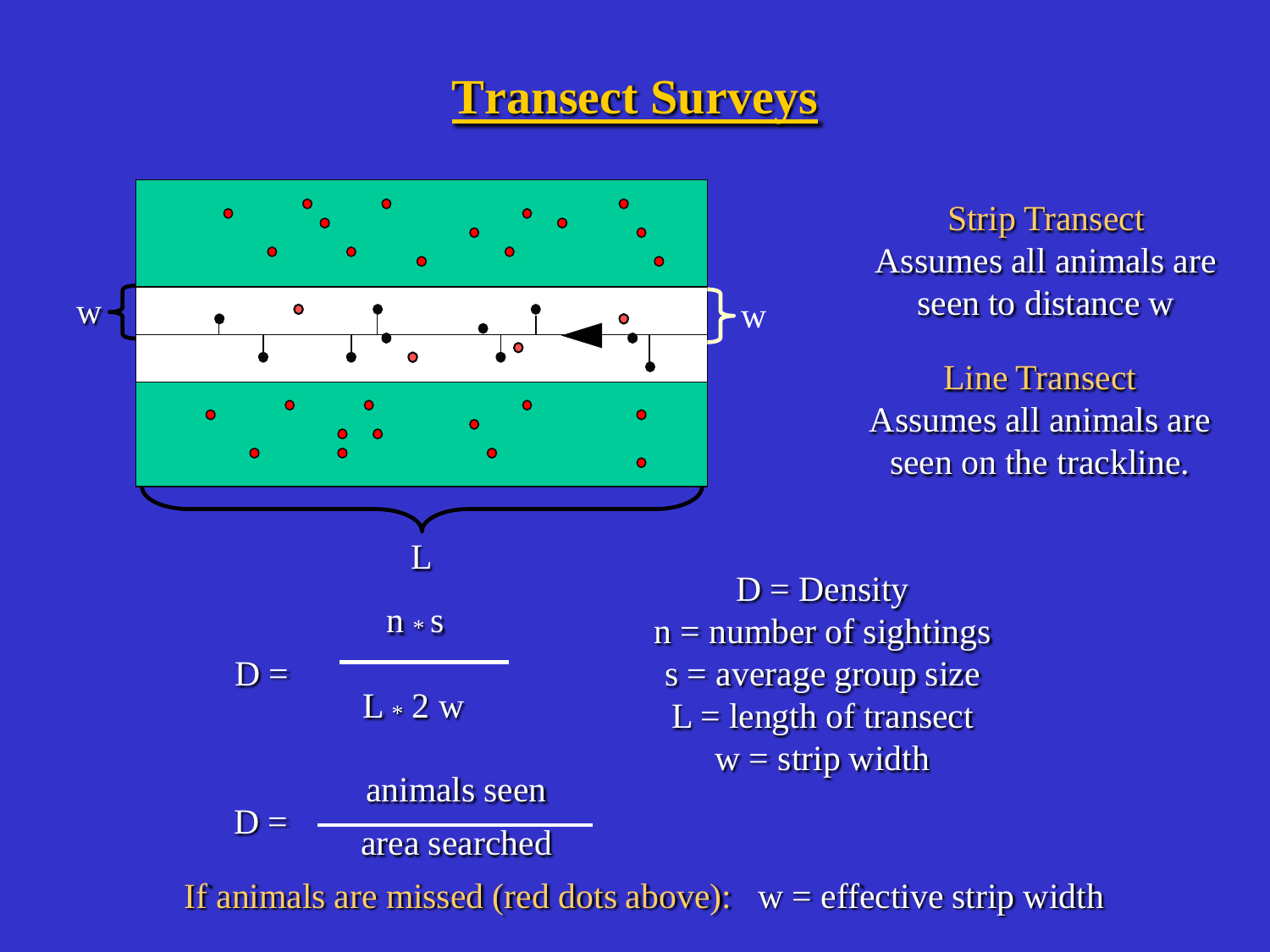## SWFSC Acoustic Line-Transect Methods

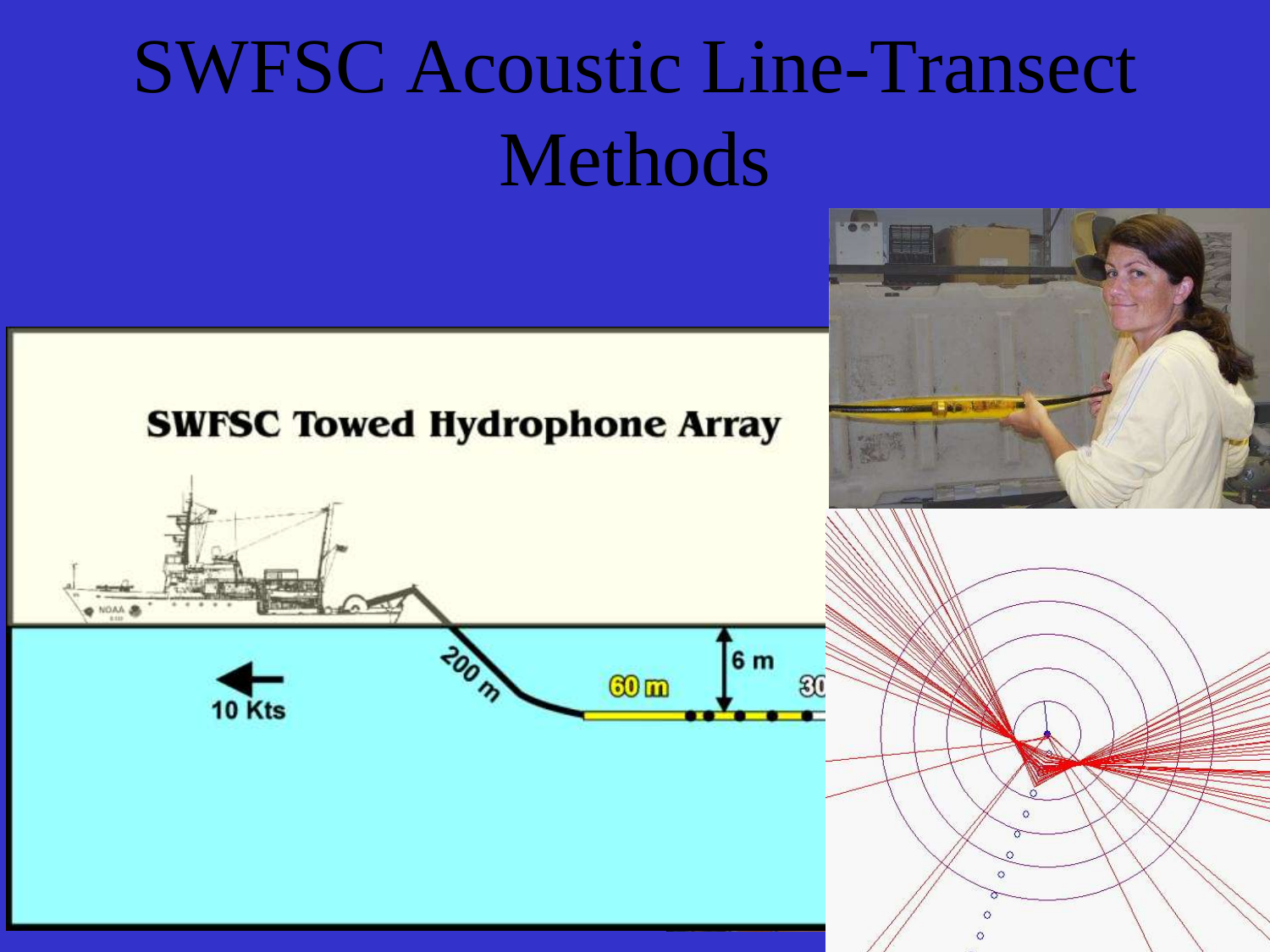## Shore-based Migration Counts to Estimate Abundance

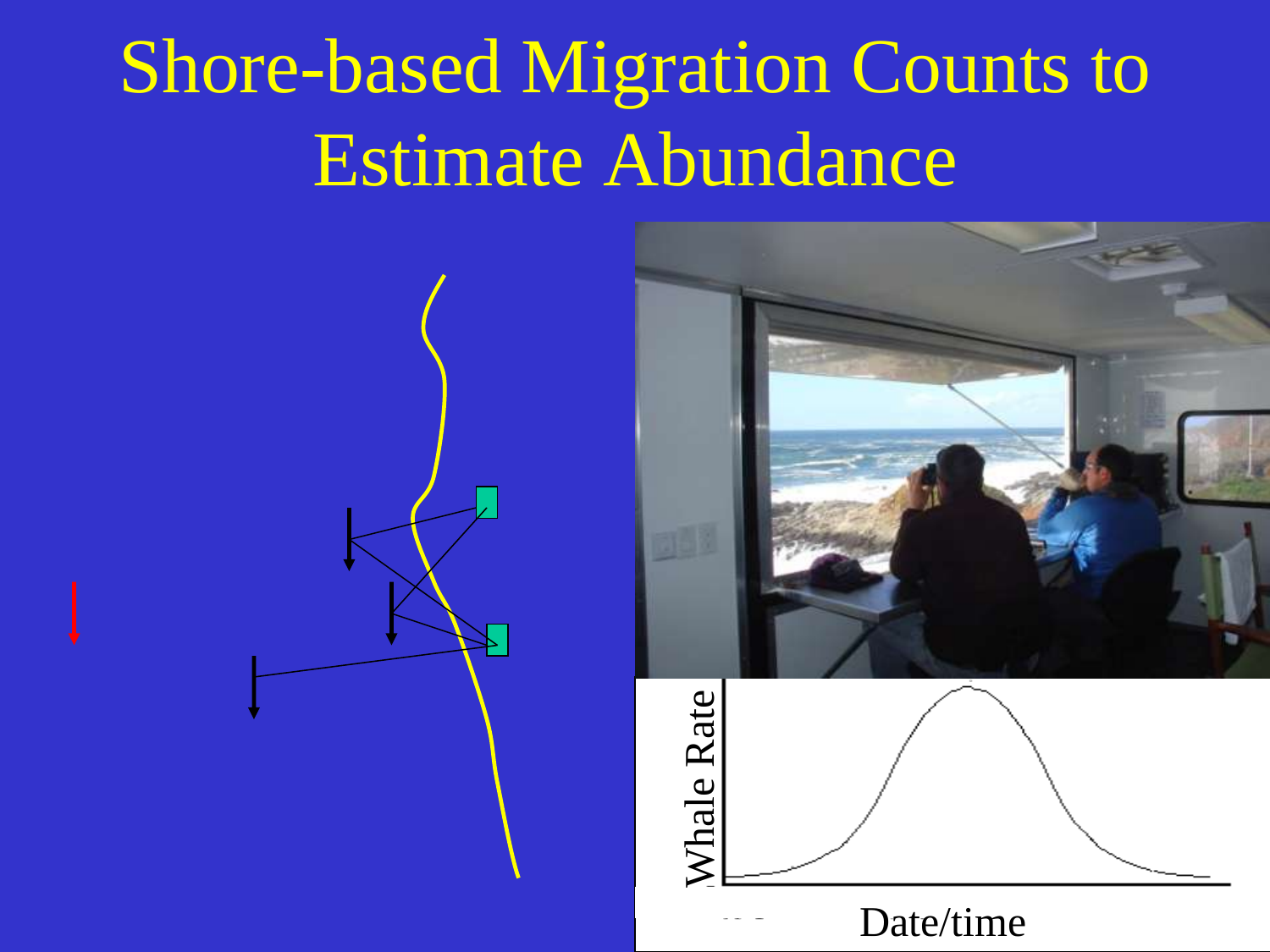## Humpback Whale Abundance in the North Pacific: estimated by photographic capture-recapture with bias correction from simulation studies

Jay Barlow John Calambokidis Erin A. Falcone C. Scott Baker Alexander M. Burdin Phillip J. Clapham John K. B. Ford Christine M. Gabriele Richard LeDuc David K. Mattila

Terrance J. Quinn Lorenzo Rojas-Bracho Janice M. Straley Barbara L. Taylor Jorge Urban-R. Paul Wade David Weller Briana Witteveen Manami Yamaguchi + 400 of our closest friends



**And a cast of thousands.**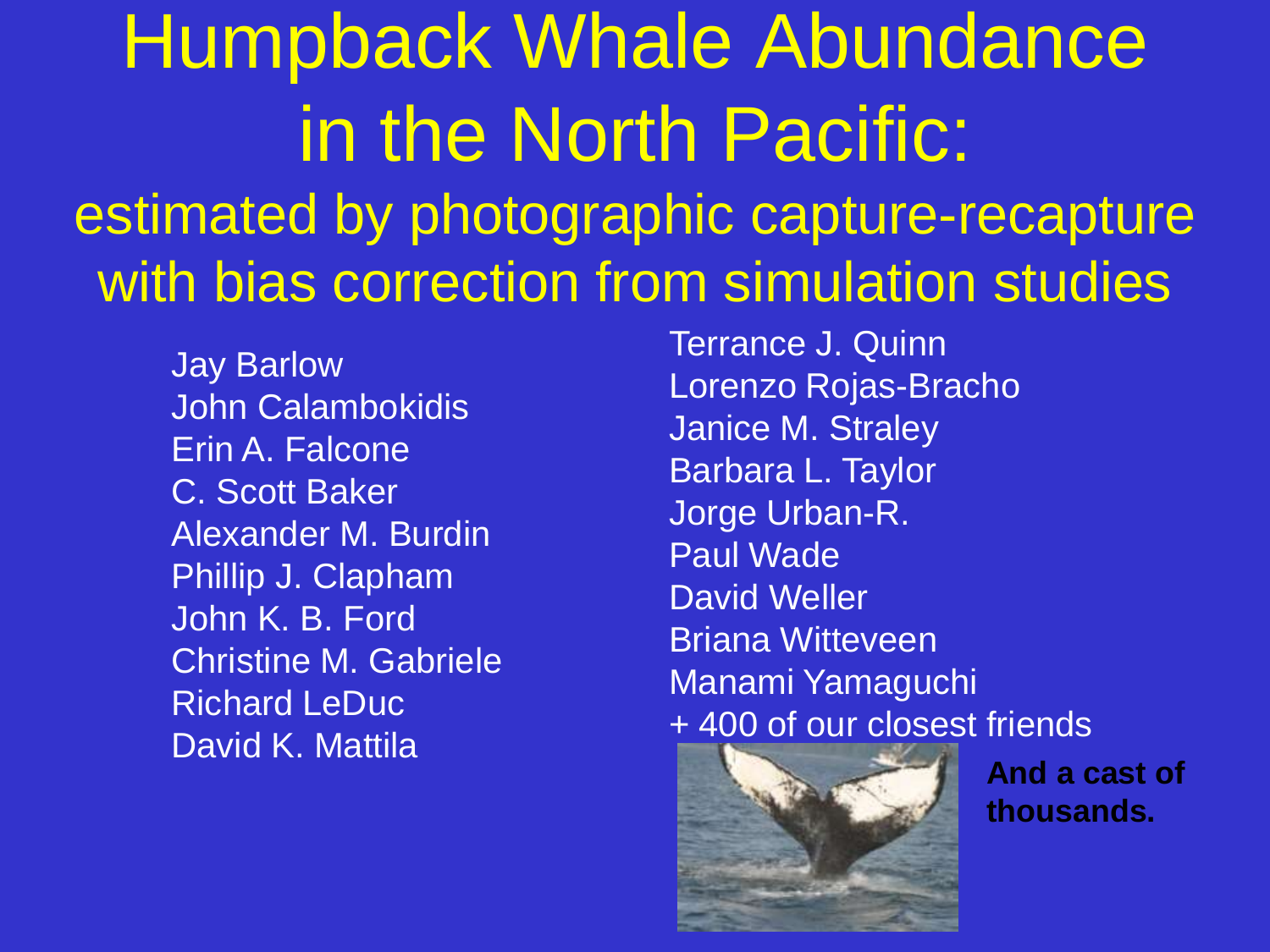### **Every whale is special ... and distinct.**

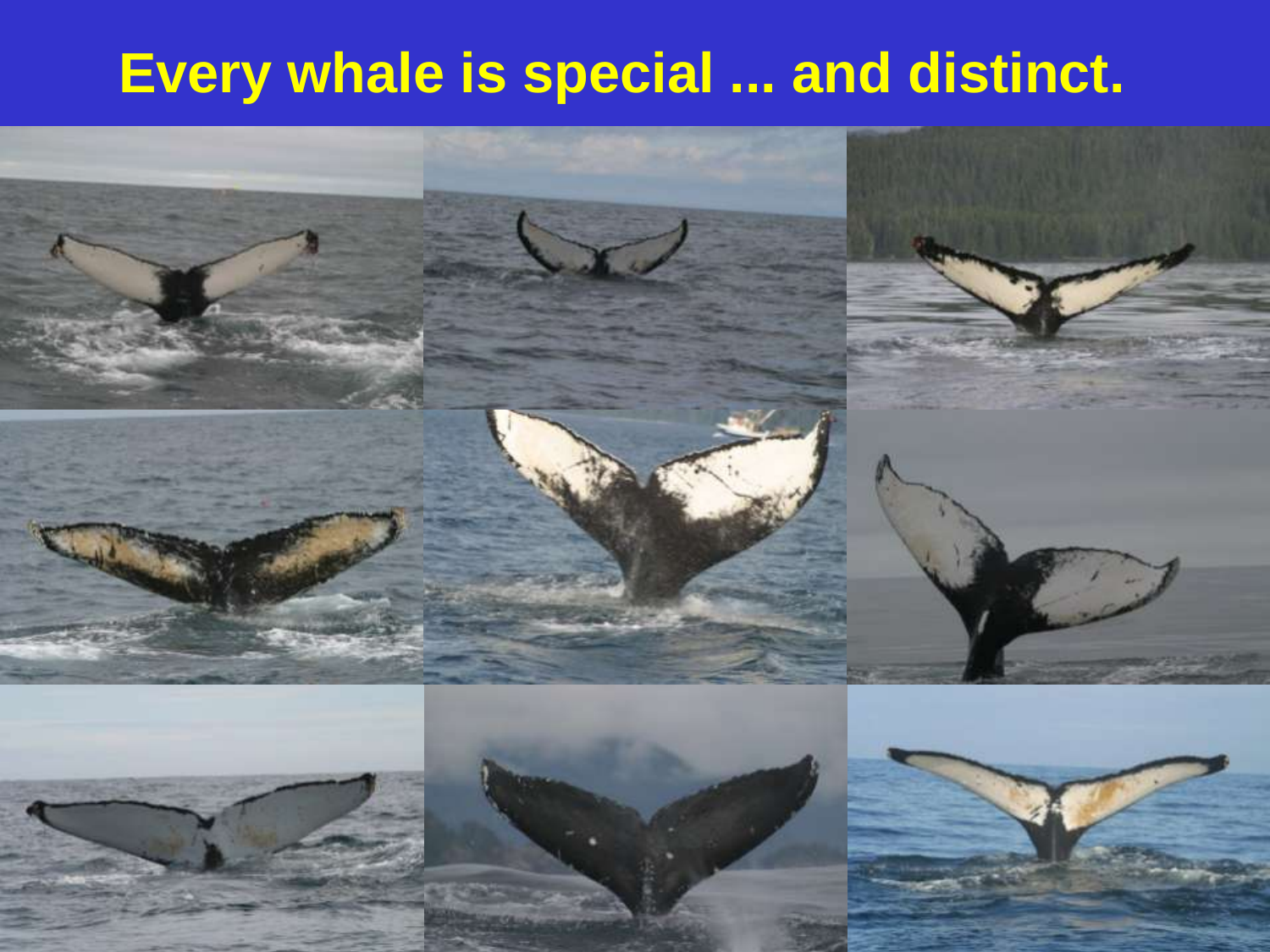# SPLASH: Ocean-basin Study

















Scale varies in this perspective.<br>Adapted from National Geographic maps.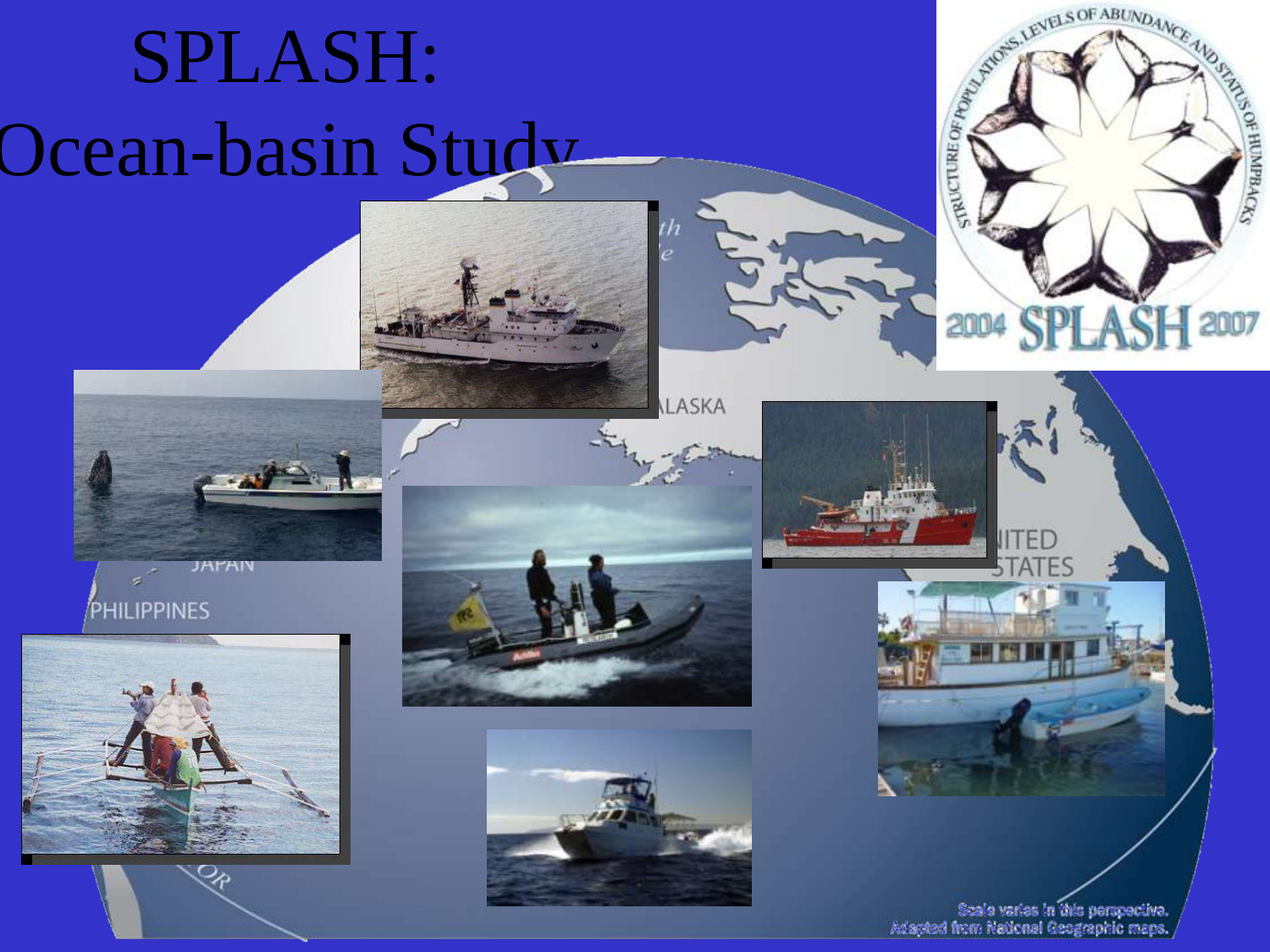## **SPLASH Sampling: A United Team with United Cause – 18,000 Fluke ID's**

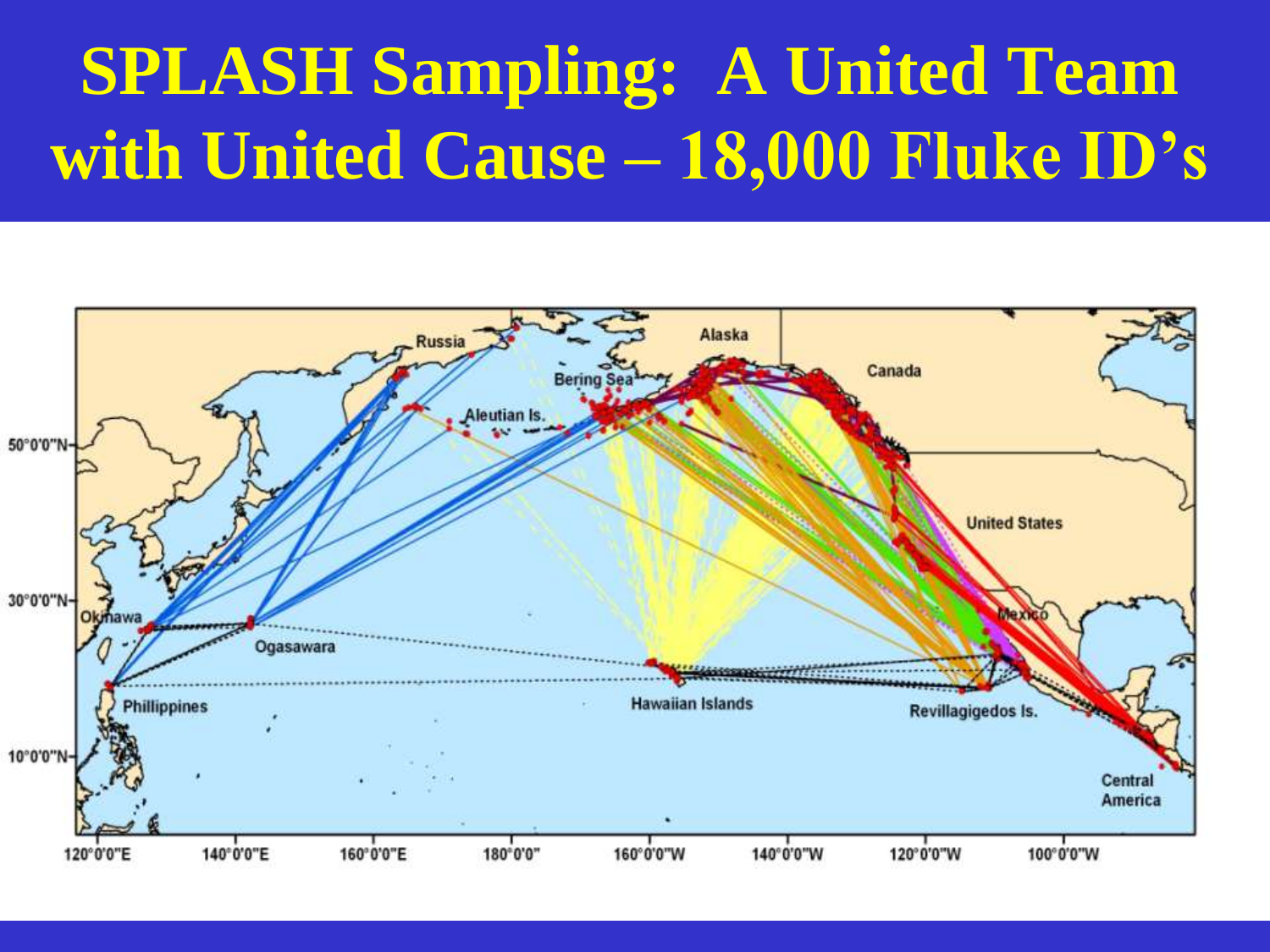#### Mark-recapture Abundance Estimation from Photo-Identification 1,588  $N = 2,724$ 236  $=$   $\frac{200}{2724}$  N 236 1,588 \* 2,724  $=$   $\frac{1,000}{22c}$   $\frac{2,124}{2}$  = 18,329



 $2.72<sup>4</sup>$ 236

First Sample: 1,588 photo-IDs from an unknown number of whales.

Second Sample: 2,724 photo-IDs with 236 matches from the previous sample.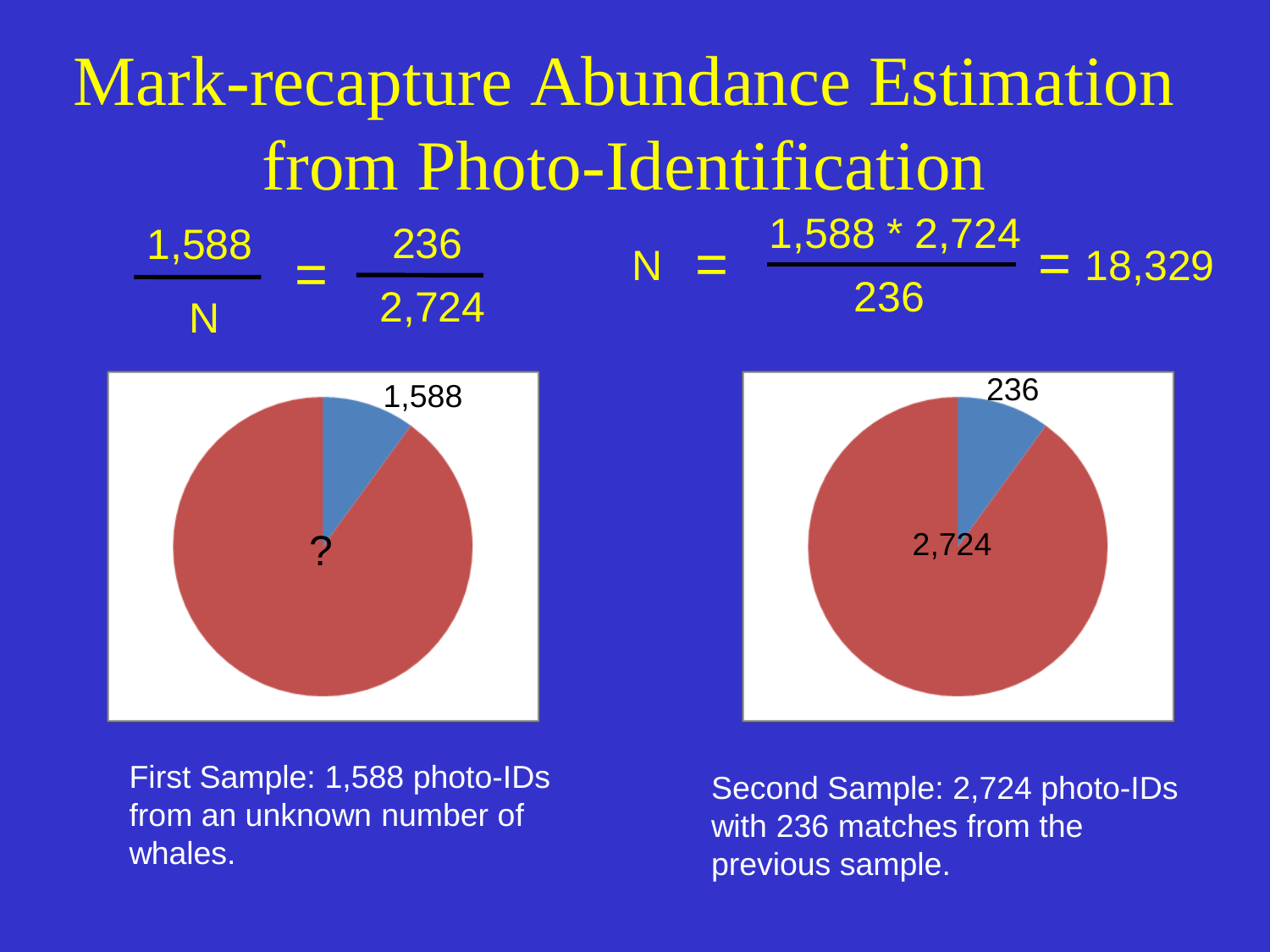## **Mark-recapture Abundance Estimation from Photo-Identification**

Petersen mark-recapture estimator:

$$
N = \frac{n_1 * n_2}{m} = 18,329
$$

Assumptions: Population is closed (no birth or death), every individual has an equal probability of being sampled, and all matches are found.

Different mark-recapture estimation formulae can be used if these assumptions are not met. Also, computer simulation modeling can be used to correct bias if that bias can be accurately modeled.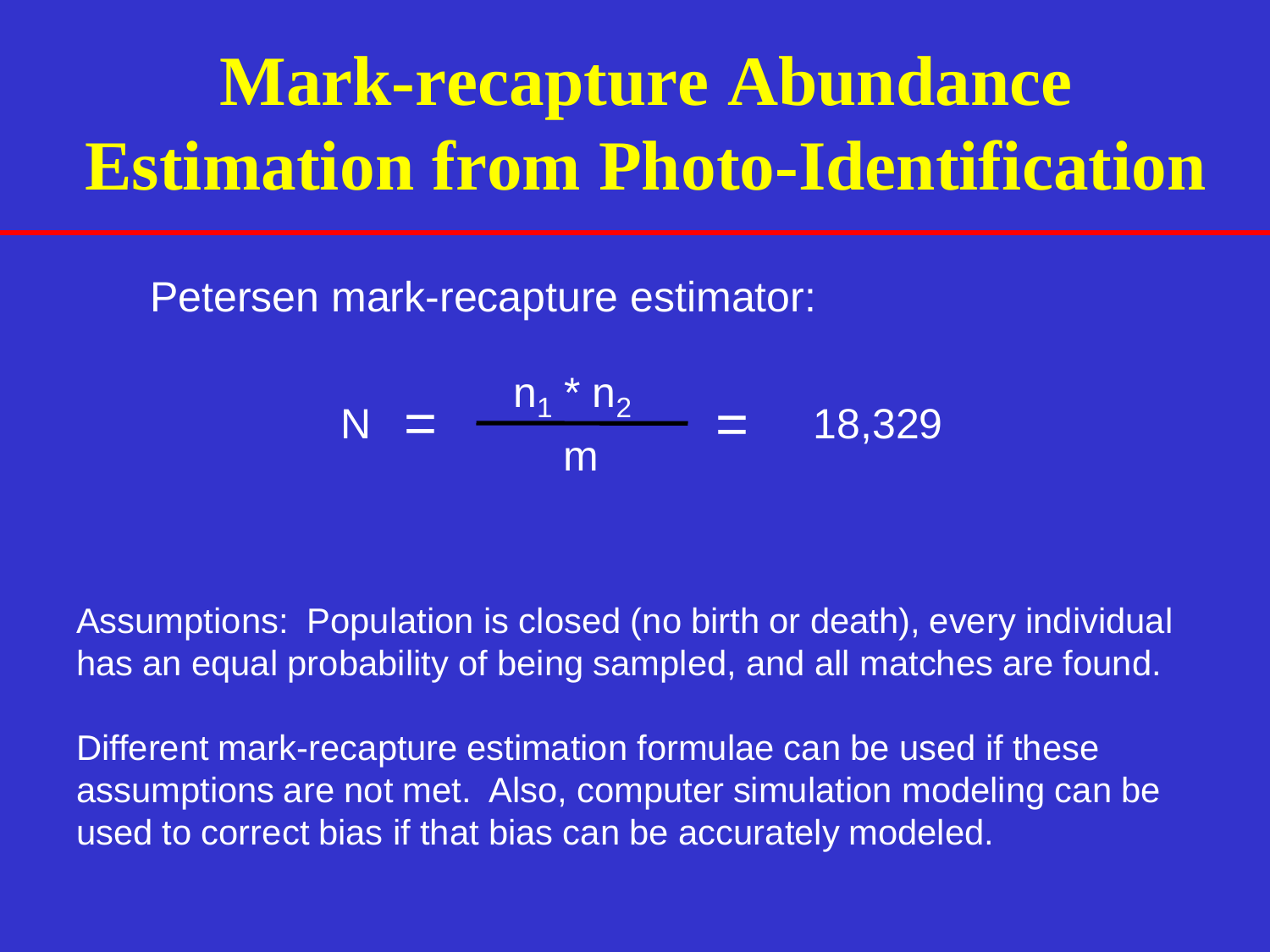### Blue Whale Trends in Abundance from Multiple Methods: Line-Transect (LT) and Mark-Recpature (MR)

Rarely, abundance data are available from two different methods.

If so, the differences can tell you something about your populations.

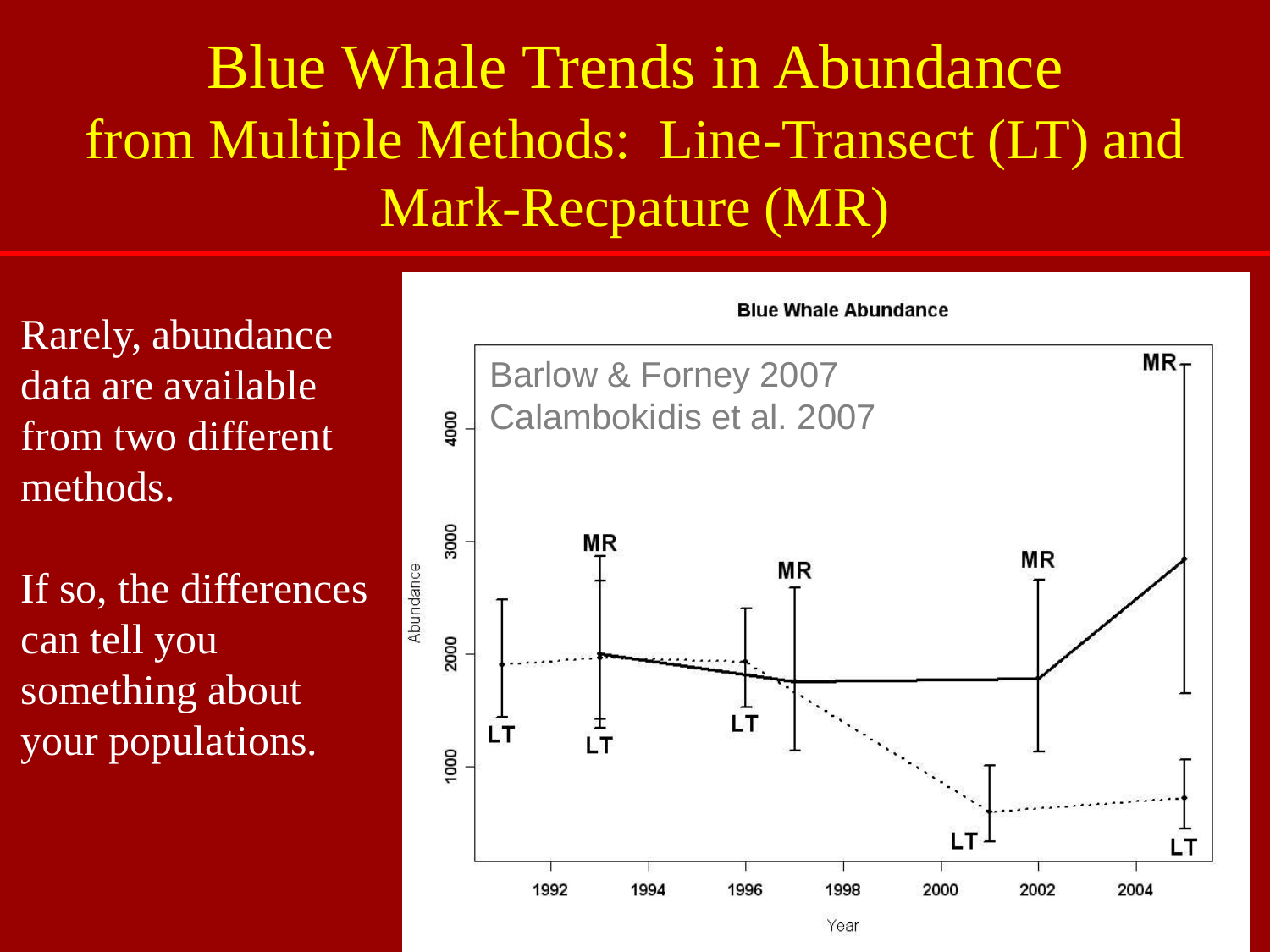## **How Do I Get Started?**

Establish collaborations. Almost all abundance studies are too large to be done alone.

Develop a good study design. If your design is faulty, all your good effort can be lost. Consult with experts. Choose the best method for your species/area/budget. Get peer-review of your design before you start.

Read the literature. There are lots of good examples that you can follow.

Consider safety. Work from small boats and aircraft is intrinsically dangerous. Know your limits and don't exceed them.